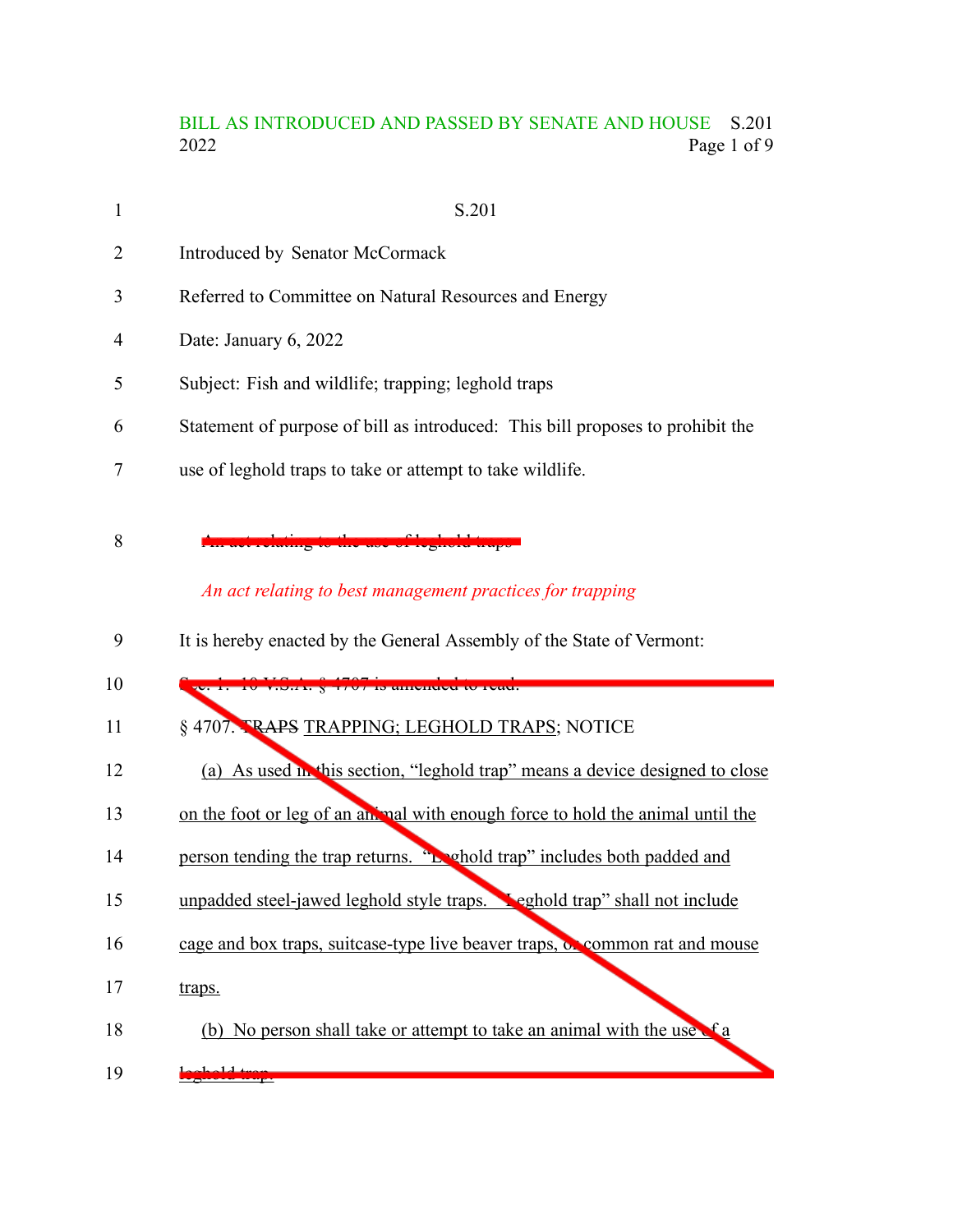# BILL AS INTRODUCED AND PASSED BY SENATE AND HOUSE S.201<br>2022 Page 2 of 9 Page 2 of 9

| $\mathbf{1}$ | intende to get a tran for any enimal on the                                        |
|--------------|------------------------------------------------------------------------------------|
| 2            | another shall, prior to setting the trap, notify the owner of the property of his  |
| 3            | or her intention to set the trap and of the prospective location of the trap. The  |
| 4            | owner of the property may, at any time, refuse to grant permission to set a trap   |
| 5            | or revoke the permission if previously granted.                                    |
| 6            | Sec. 2. 10 V.S.A. § 4523 is added to read:                                         |
| 7            | § 4523. USE OF LEGNOLD TRAP                                                        |
| 8            | A person who violates section 4707 of this title by using or attempting to         |
| 9            | use a leghold trap to take wildle shall be fined not less than \$200.00 or more    |
| 10           | than \$500.00 or imprisoned for not more than 60 days, or both, for a first        |
| 11           | offense. For a second or subsequent of ense, a person shall be fined not less      |
| 12           | than \$500.00 or more than \$1,000.00 or imprisoned for not more than $\sin x$     |
| 13           | months, or both.                                                                   |
| 14           | Sec. 3. 10 V.S.A. App. § 44 is amended to read:                                    |
| 15           | § 44. FURBEARING SPECIES                                                           |
| 16           | 1.0 Authority                                                                      |
| 17           | 1.1 This rule is promulgated pursuant to 10 V.S.A. §§ 4081, 4082, 4084,            |
| 18           | 4828, and 4861. In promulgating this rule, the Fish and Wildlife Board is          |
| 19           | following the policy established by the General Assembly that the protection,      |
| 20           | propagation, control, management, and conservation of fish, wildlife, and          |
| 21           | rurocaring annuals in this state is in the interest of the public weirare and that |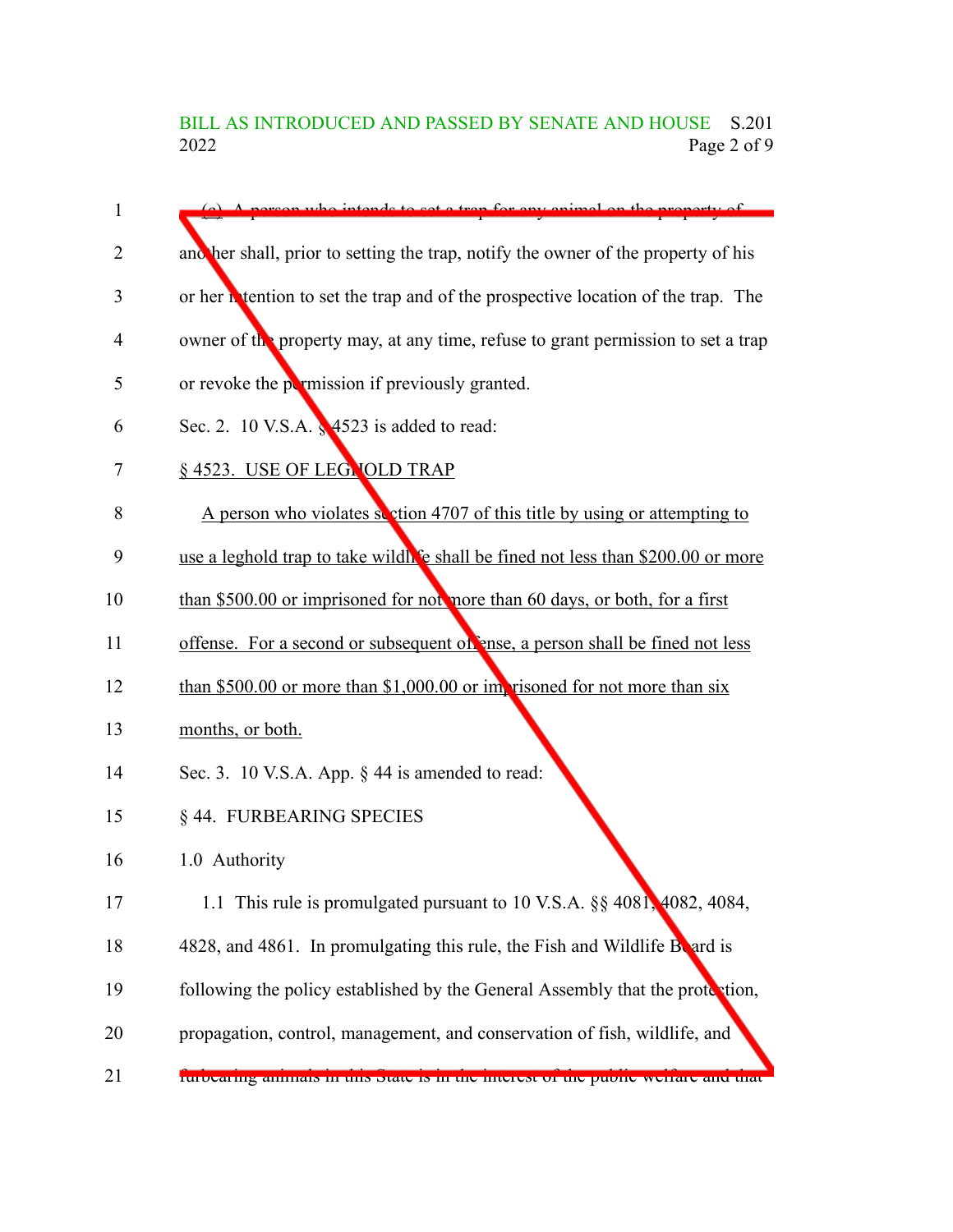## BILL AS INTRODUCED AND PASSED BY SENATE AND HOUSE S.201<br>2022 Page 3 of 9 Page 3 of 9

| 1  | quarding of those valuable resources for the needle of the State                |
|----|---------------------------------------------------------------------------------|
| 2  | requires a constant and continual vigilance.                                    |
| 3  | 1.2 a accordance with 10 V.S.A. §§ 4082 and 4084, this rule is designed to      |
| 4  | maintain the best health, population, and utilization levels of the regulated   |
| 5  | species.                                                                        |
| 6  | 1.3 This rule shall apply to all persons who take or attempt to take            |
| 7  | furbearing animals by trapping or hunting.                                      |
| 8  | 2.0 Purpose                                                                     |
| 9  | The purpose of this rule is to regulate the taking of furbearing animals.       |
| 10 | 3.0 Definitions                                                                 |
| 11 | 3.1 "Commissioner" means the Commissioner of the Vermont Department             |
| 12 | of Fish and Wildlife.                                                           |
| 13 | 3.2 "Compensation" shall mean money.                                            |
| 14 | 3.3 "Department" means the Vermont Department of Fish and Wildlife.             |
| 15 | 3.4 "Board" means the Vermont Fish and Wildlife Board.                          |
| 16 | 3.5 "Furbearing animal" means beaver, otter, marten, mink, raccoon,             |
| 17 | fisher, fox, skunk, coyote, bobcat, weasel, opossum, lynx, wolf, and muskrat or |
| 18 | as amended pursuant to 10 V.S.A. § 4001.                                        |
| 19 | 3.6 "Trapping" means to take or attempt to take furbearing animals with         |
| 20 | traps including the dispatenting or such fawfuny trapped furocaring annuals.    |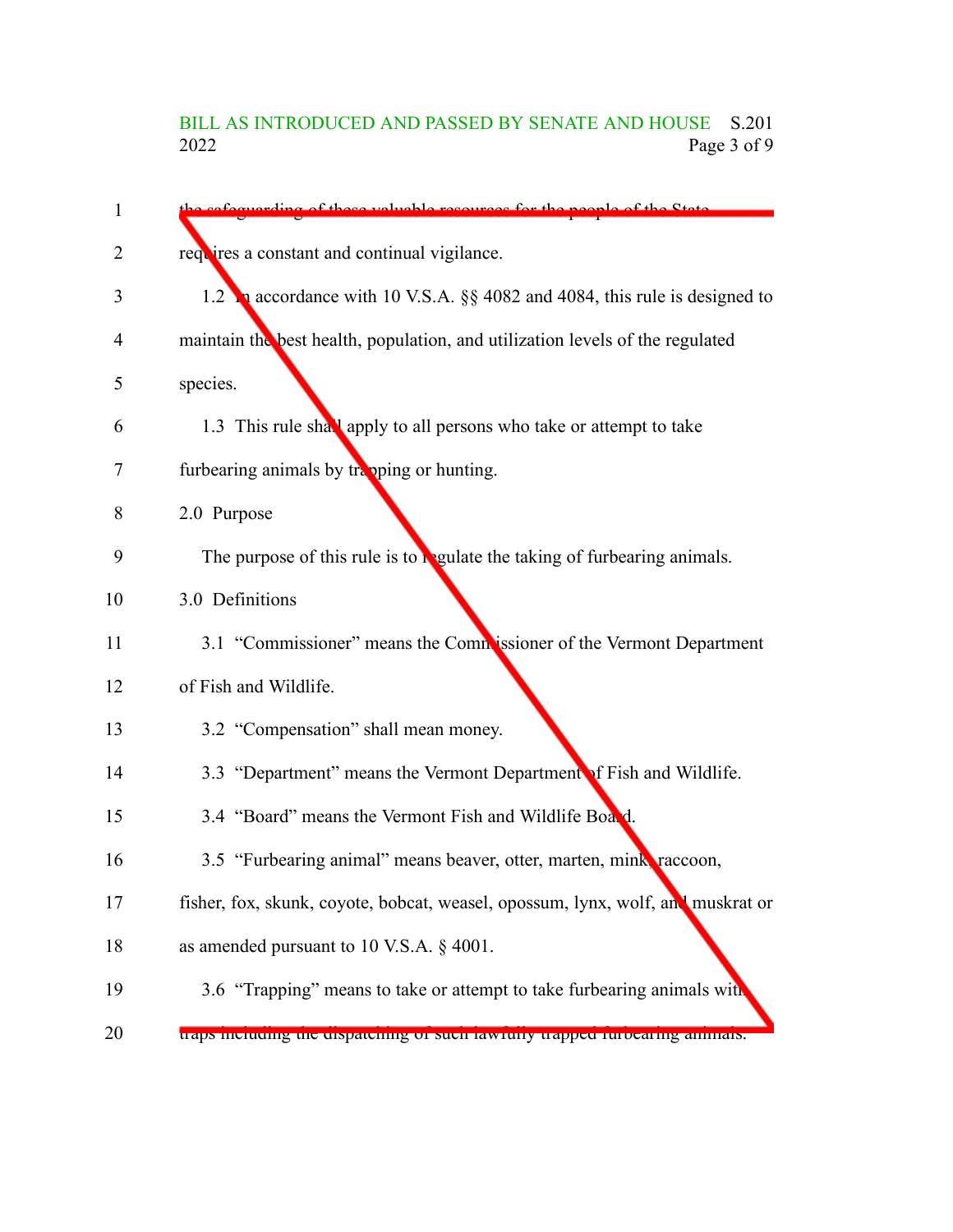## BILL AS INTRODUCED AND PASSED BY SENATE AND HOUSE S.201<br>2022 Page 4 of 9 Page 4 of 9

| 1  | 2.7 A "trap" means a mechanical device used to contura kill and/or                 |
|----|------------------------------------------------------------------------------------|
| 2  | rest ain furbearing animals excluding firearms, muzzleloaders and archery          |
| 3  | equipment.                                                                         |
| 4  | 3.8 A 'To med' pelt is one that has been treated to turn the skin into leather.    |
| 5  | 3.9 A "leghold trap" means a device designed to close on the foot or leg of        |
| 6  | an animal with enough force to hold the animal until the person tending the        |
| 7  | trap returns. "Leghold trap" includes both padded and unpadded steel-jawed         |
| 8  | leghold style traps. "Leghold trap" shall not include cage and box traps,          |
| 9  | suitcase-type live beaver traps, or common rat and mouse traps.                    |
| 10 | 4.0 Restrictions                                                                   |
| 11 | 4.1 A person trapping for furbearing a simals under this rule shall visit          |
| 12 | his/her traps at least once every calendar day, except as provided in paragraph    |
| 13 | 4.2, and dispatch or release any animal caught the ein.                            |
| 14 | 4.2 A person who sets body gripping traps in the water or under the ice, or        |
| 15 | foothold or cage traps under the ice shall visit his/her traps at least once every |
| 16 | three calendar days and remove any animal caught therein.                          |
| 17 | 4.3 A person shall not set a trap on lands other than his/her own which            |
| 18 | does not have his/her name and address permanently and legibly stamped or          |
| 19 | engraved thereon, or on a tag of rustless material securely attached thereto.      |
| 20 | 4.4 An uaps under tee win be marked with a tag visible above the fee.              |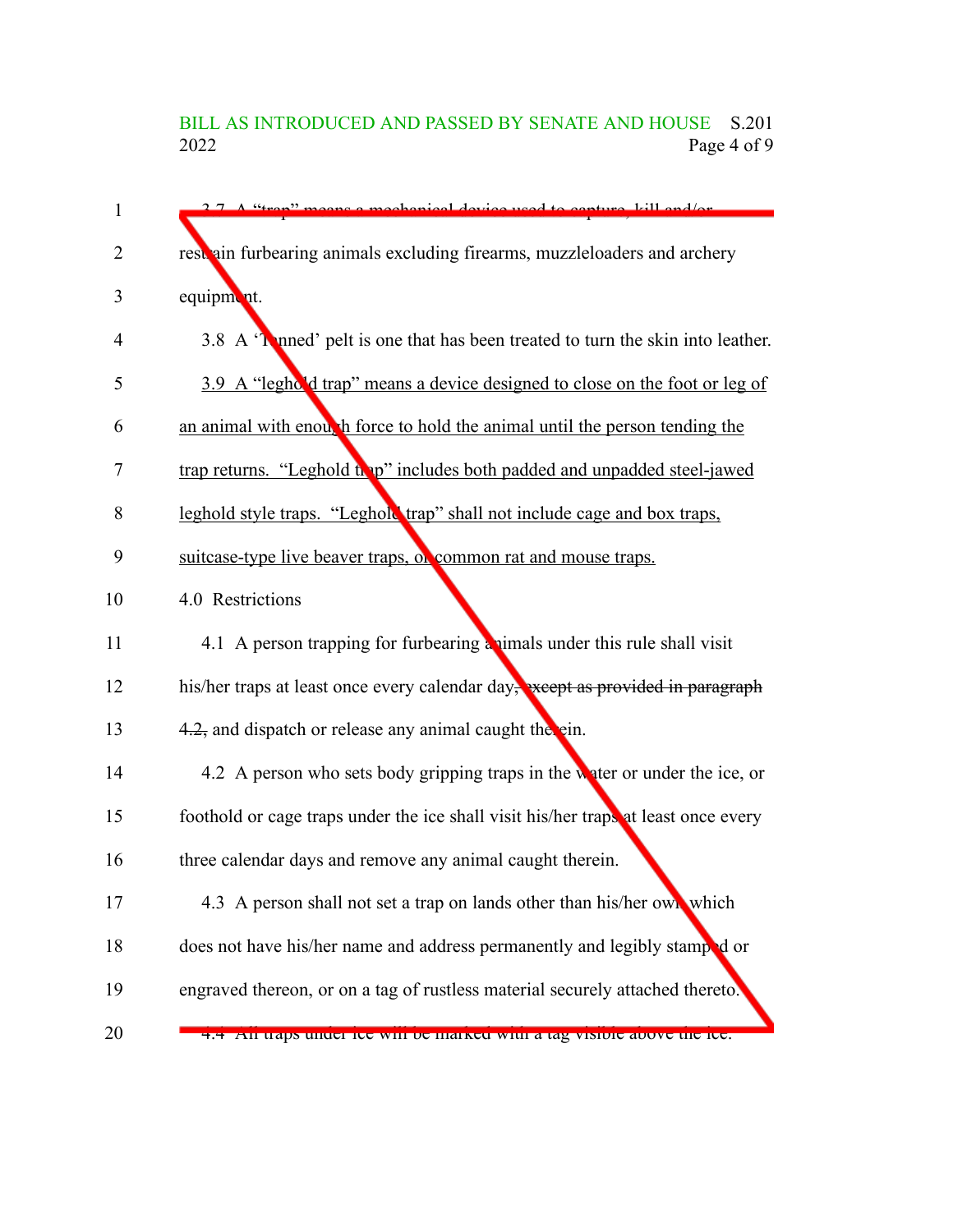## BILL AS INTRODUCED AND PASSED BY SENATE AND HOUSE S.201<br>2022 Page 5 of 9 Page 5 of 9

| 1              | A person shall not set a hody gripping trep with a jew spread over eight       |
|----------------|--------------------------------------------------------------------------------|
| $\overline{2}$ | inches measured inside the jaws unless the trap is set five feet or more above |
| 3              | the ground, or in the water.                                                   |
| 4              | 4.6 A per on shall not use toothed foothold leghold traps or snares when       |
| 5              | trapping under this section.                                                   |
| 6              | * * *                                                                          |
| 7              | 4.16 Lynx                                                                      |
| 8              | (a) This subsection shall be effective on January 1, 2014.                     |
| 9              | (b) Any person who incident ally captures a lynx shall notify the              |
| 10             | Department immediately.                                                        |
| 11             | (c) The following regulations on trapp and trapping shall only apply           |
| 12             | within the Wildlife Management Unit E.                                         |
| 13             | (1) Foothold traps set on land must be ancharded using a chain or              |
| 14             | eable no longer than $18$ " that is center-mounted to the trap using a swivel  |
| 15             | connection and must have at least one in-line swivel along the chain or cable. |
| 16             | [Repealed.]                                                                    |
| 17             | * * *                                                                          |
| 18             | Sec. 4. EFFECTIVE DATE                                                         |
| 19             | THIS act Shall take effect on passage.                                         |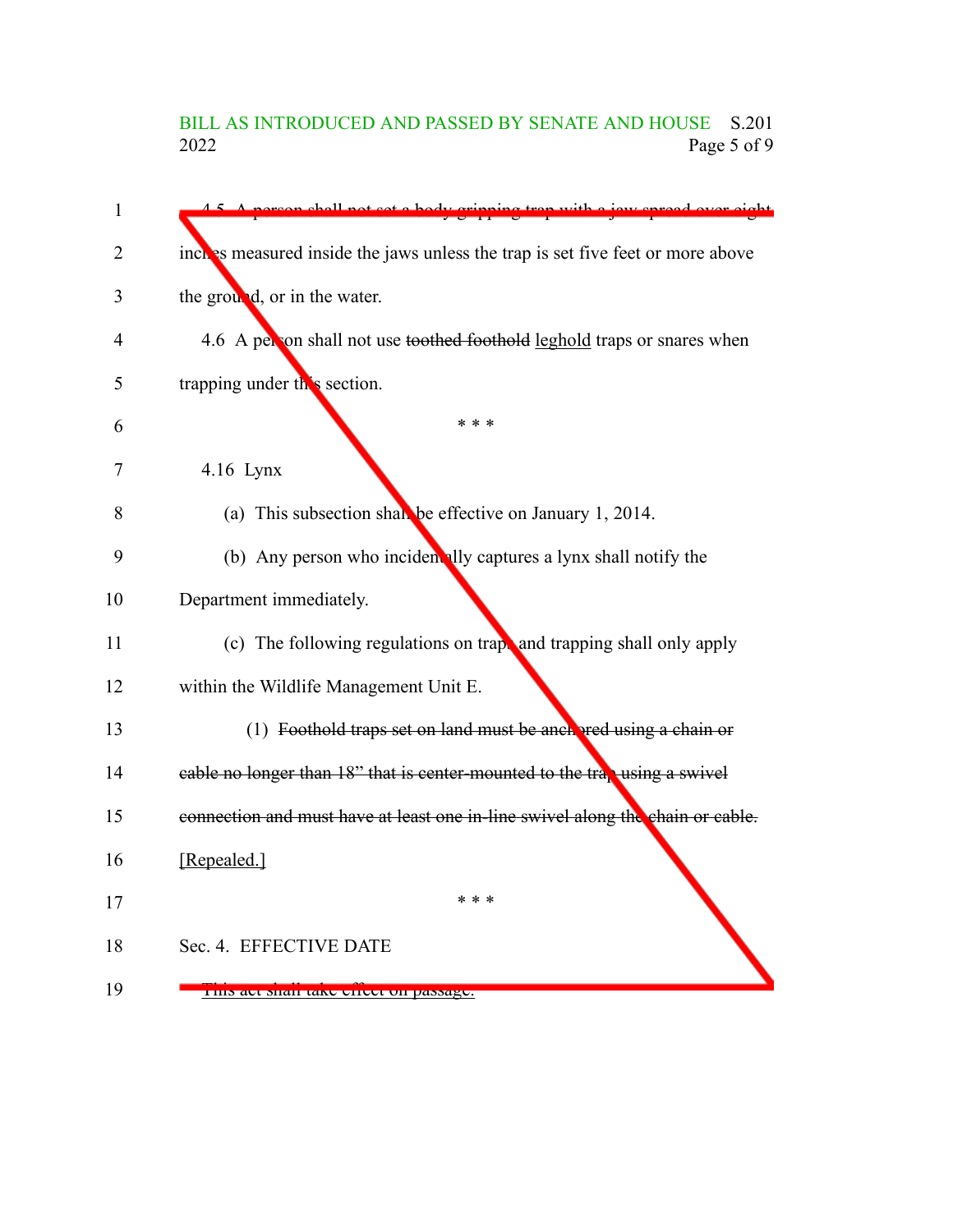BILL AS INTRODUCED AND PASSED BY SENATE AND HOUSE S.201 2022 Page 6 of 9

*Sec. 1. DEPARTMENT OF FISH AND WILDLIFE; BEST MANAGEMENT PRACTICES FOR TRAPPING*

*(a) On or before January 15, 2023, the Commissioner of Fish and Wildlife shall submit to the Senate Committee on Natural Resources and Energy, the House Committee on Natural Resources, Fish, and Wildlife, and the Fish and Wildlife Board recommended best management practices (BMPs) for trapping that propose criteria and equipment designed to modernize trapping and improve the welfare of animals subject to trapping programs. The BMPs shall be based on investigation and research conducted by scientists and experts at the Department of Fish and Wildlife and shall use the "Best Management Practices for Trapping in the United States" issued by the Association of Fish and Wildlife Agencies as the minimum standards for BMP development. The* **BMPs** shall include recommended:

*(1) trapping devices and components of trapping devices that are more humane than currently authorized devices and are designed to minimize injury to a captured animal;*

*(2) criteria for adjusting or maintaining trapping devices so that they operate correctly and humanely;*

*(3) trapping techniques, inclusing the appropriate size and type of a trap for target animals, use of lures or other attractants, and trap safety;*

*(4) requirements for the location of traps, including the placing of traps for purposes other than nuisance trapping at a safe distance, from public trails, class 4 roads, playgrounds, parks, and other public locations where persons may reasonably be expected to recreate; and*

*(5) criteria for when live, captured animals should be released or dispatched.*

*(b) The report required under subsection (a) of this section shall include a recommendation from the Commissioner of Fish and Wildlife for funding the replacement of currently authorized trapping devices with trapping devices that are compliant with the recommended BMPs. The Commissioner's recommendation shall include alternatives financed with public funding, private funding, or some combination of public and private funding.*

*(c) In developing the BMPs required under subsection (a) of this section, the Commissioner shall provide an opportunity for public review and comment and shall hold at least one public hearing regarding the proposed BMPs.*

*(d) As used in this section, "trapping" means to take or attempt to take furbearing animals with traps including the dispatching of lawfully trapp furbearing animals.*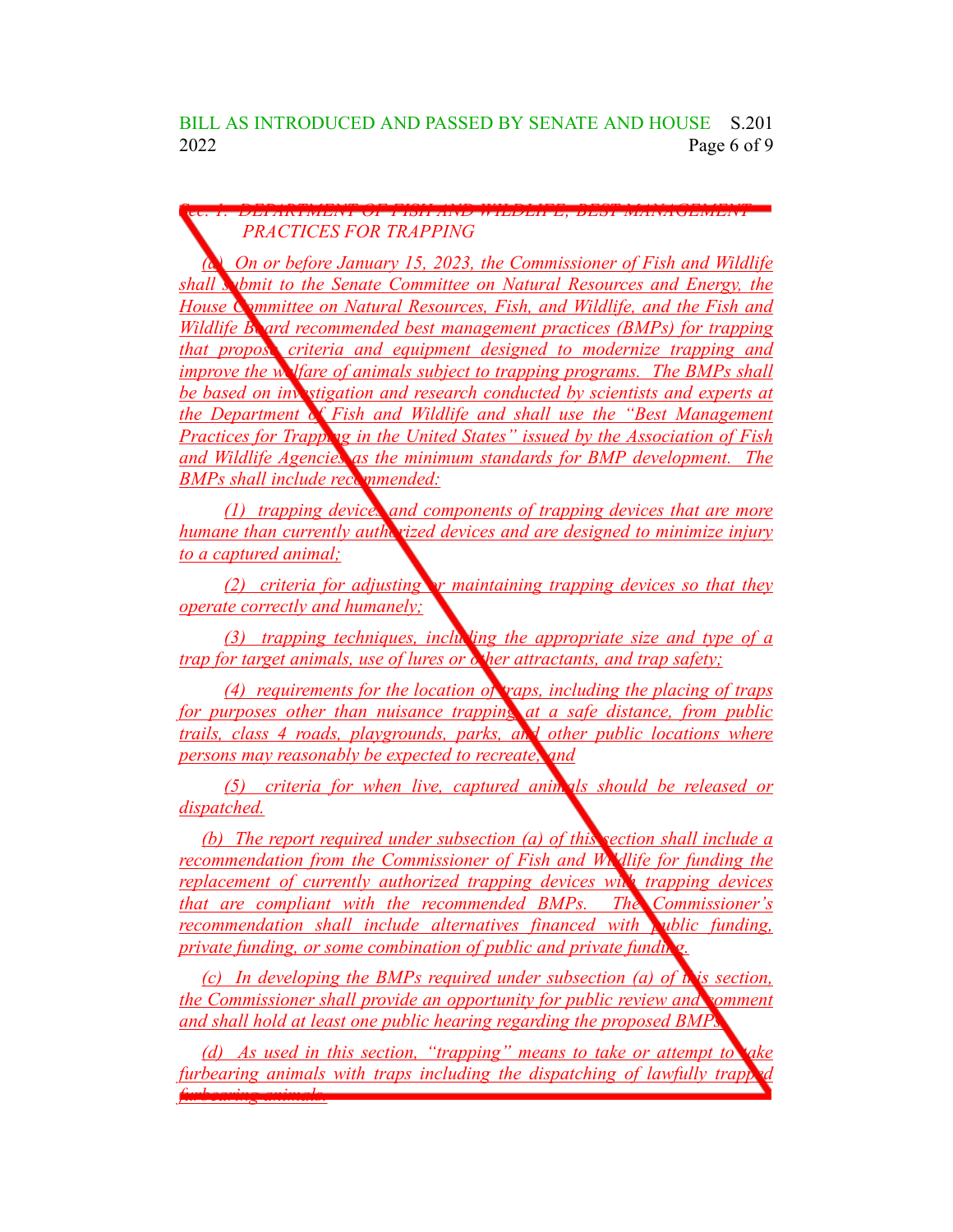*§ 4861. FUR-BEARING ANIMALS, TAKING, POSSESSION*

*Sec. 2. 10 V.S.A. § 4861 is amended to read:*

*(a) Fur-bearing animals shall not be taken except in accordance with the provisions of this part, and of rules of the Board. The fur or skins of furbearing animals may be possessed at any time unless otherwise provided by this part, rules of the Board, or orders of the Commissioner.* 

*(b) On or before January 1, 2024, the Fish and Wildlife Board shall revise the rules regulating the trapping of fur-bearing animals in the State. The revised rules shall be at least as stringent as best management practices for trapping recommended by the Department of Fish and Wildlife to the General Assembly.*

*Sec. 3. EFFECTIVE DATE*

*This act shall take effect on passage.*



*Sec. 1. DEPARTMENT OF FISH AND WILDLIFE; BEST MANAGEMENT PRACTICES FOR TRAPPING*

*(a) On or before January 15, 2023, the Commissioner of Fish and Wildlife shall submit to the Senate Committee on Natural Resources and Energy, the House Committee on Natural Resources, Fish, and Wildlife, and the Fish and Wildlife Board recommended best management practices (BMPs) for trapping that propose criteria and equipment designed to modernize trapping and improve the welfare of animals subject to trapping programs. The BMPs shall be based on investigation and research conducted by scientists and experts at the Department of Fish and Wildlife and shall use the "Best Management Practices for Trapping in the United States" issued by the Association of Fish and Wildlife Agencies as the minimum standards for BMP development. The BMPs shall include recommended:*

*(1) trapping devices and components of trapping devices that are more humane than currently authorized devices and are designed to minimize injury to a captured animal;*

*(2) criteria for adjusting or maintaining trapping devices so that they operate correctly and humanely;*

*(3) trapping techniques, including the appropriate size and type of a trap for target animals, use of lures or other attractants, trap safety, and methods to avoid nontarget animals;*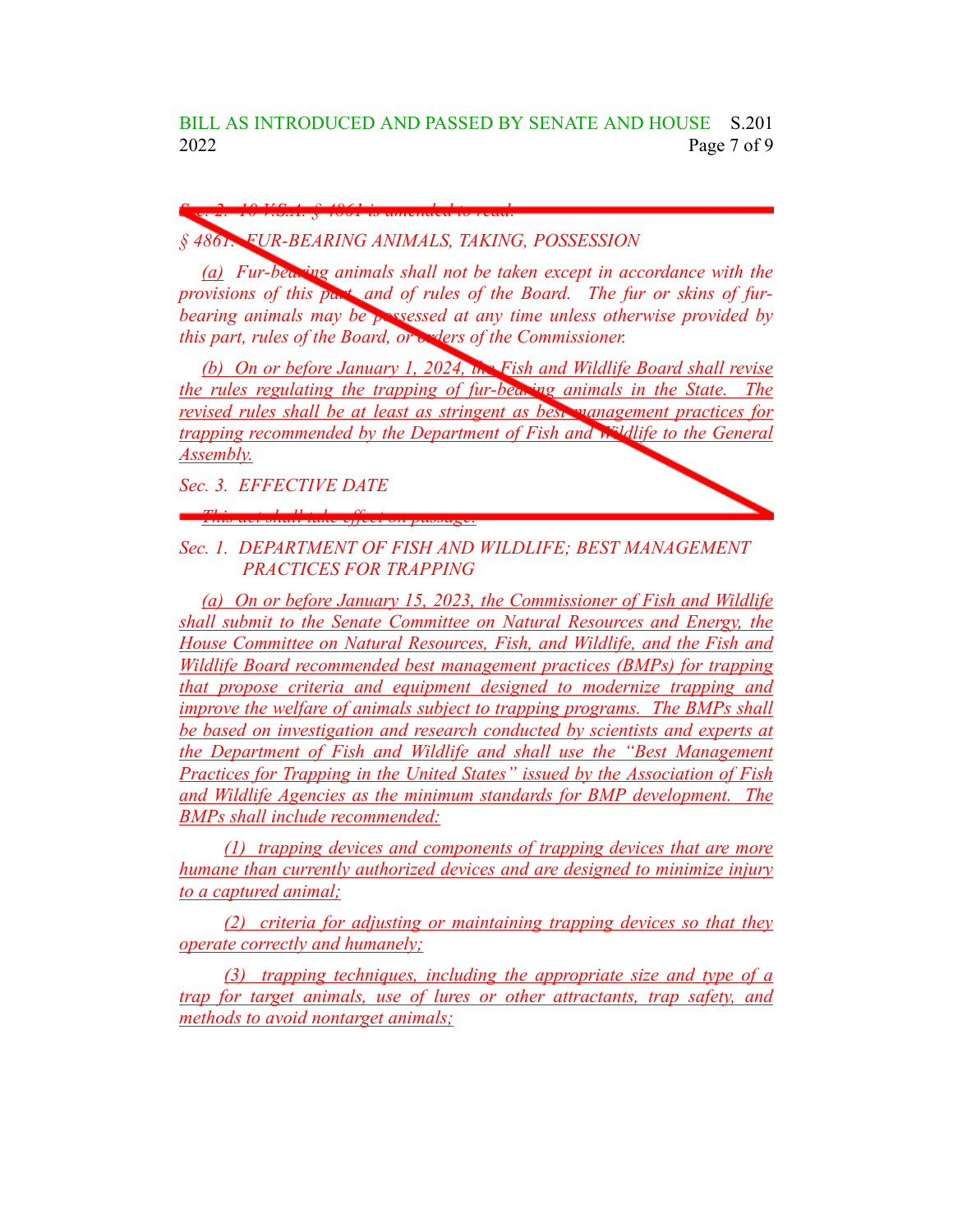*(4) requirements for the location of traps, including the placing of traps for purposes other than nuisance trapping at a safe distance, from public trails, class 4 roads, playgrounds, parks, and other public locations where persons may reasonably be expected to recreate;*

*(5) criteria for when and how live, captured animals should be released or dispatched; and*

*(6) revisions to trapper education materials and instructions that incorporate the recommendations or requirements set forth in subdivisions (1)– (5) of this subsection.*

*(b) The report required under subsection (a) of this section shall include a recommendation from the Commissioner of Fish and Wildlife for funding the replacement of currently authorized trapping devices with trapping devices that are compliant with the recommended BMPs. The Commissioner's recommendation shall include alternatives financed with public funding, private funding, or some combination of public and private funding.*

*(c) In developing the BMPs required under subsection (a) of this section, the Commissioner shall provide an opportunity for public review and comment and shall hold at least one public hearing regarding the proposed BMPs.*

*(d) As used in this section, "trapping" means to take or attempt to take furbearing animals with traps, including the dispatching of lawfully trapped furbearing animals.*

*Sec. 2. 10 V.S.A. § 4861 is amended to read:*

*§ 4861. FUR-BEARING ANIMALS,; TAKING,; POSSESSION*

*(a) Fur-bearing animals shall not be taken except in accordance with the provisions of this part, and of rules of the Board. The fur or skins of furbearing animals may be possessed at any time unless otherwise provided by this part, rules of the Board, or orders of the Commissioner.*

*(b) On or before January 1, 2024, the Fish and Wildlife Board shall revise the rules regulating the trapping of fur-bearing animals in the State. The revised rules shall be at least as stringent as best management practices for trapping recommended by the Department of Fish and Wildlife to the General Assembly.*

*(c) On or before January 1, 2024 and annually thereafter, the Commissioner of Fish and Wildlife shall submit in writing to the House Committee on Natural Resources, Fish, and Wildlife and the Senate Committee on Natural Resources and Energy information regarding the species and number of nontarget animals killed or injured by trapping in the preceding calendar year.*